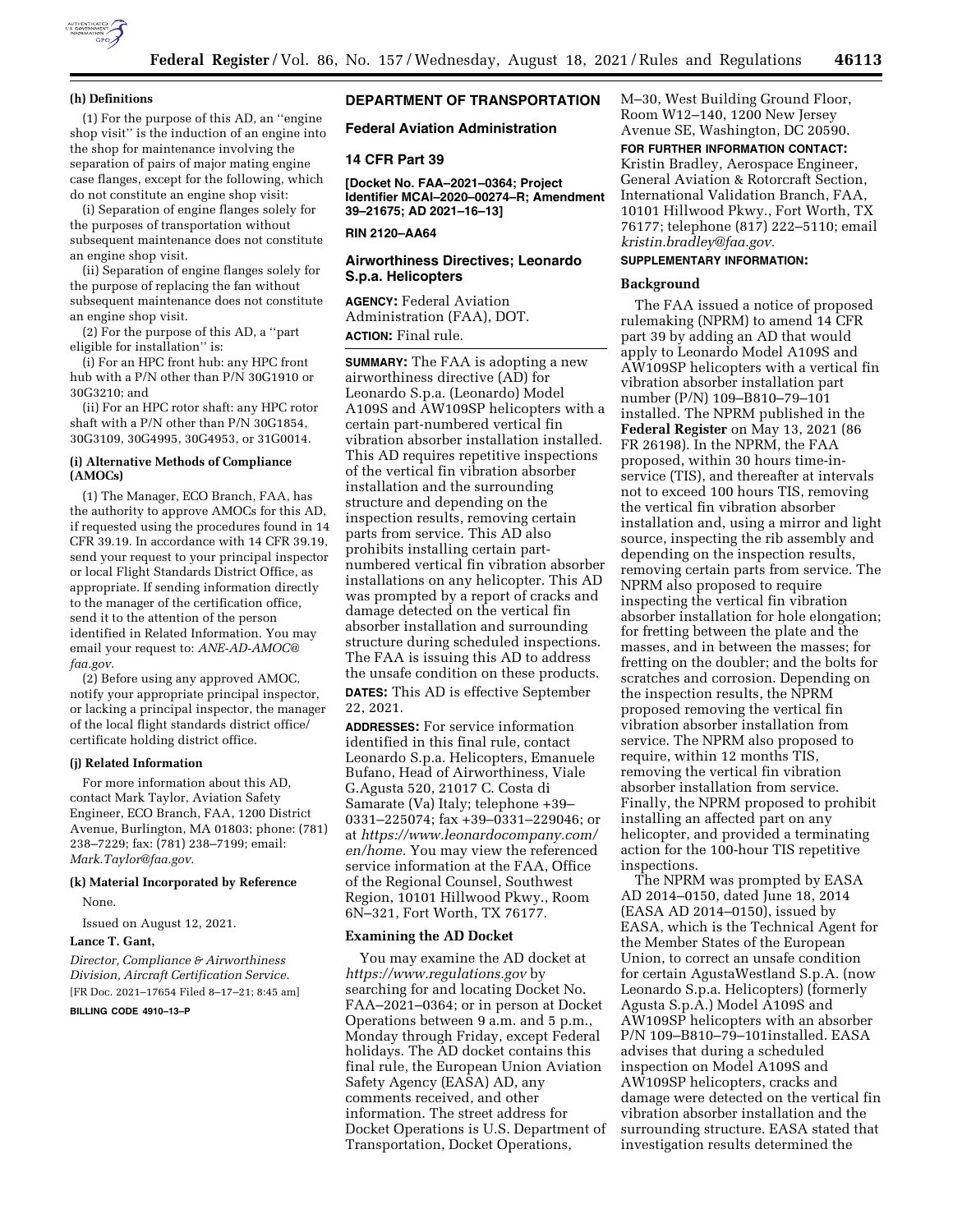cracks and damage were likely related to the design of the vertical fin vibration absorber installation and incorrect installation. Accordingly, EASA AD 2014–0150 required repetitive inspections and removal of the affected part.

After EASA AD 2014–0150 was issued, EASA determined certain helicopters were not included in the applicability and may also be subject to the unsafe condition. Accordingly, EASA issued EASA AD 2019–0294, dated December 4, 2019 (EASA AD 2019–0294), which supersedes EASA AD 2014–0150. EASA AD 2019–0294 retains the requirements of EASA AD 2014–0150 and expands the applicability, prohibits vertical fin vibration absorber installation P/N 109– B810–79–101 from being installed on any helicopter, and considers removal of the affected part to constitute terminating action for the repetitive inspections. EASA states that the unsafe condition, if not detected and corrected, could affect the structural integrity of the helicopter.

# **Discussion of Final Airworthiness Directive**

### **Comments**

The FAA received no comments on the NPRM or on the determination of the costs.

### **Conclusion**

These helicopters have been approved by EASA and are approved for operation in the United States. Pursuant to the FAA's bilateral agreement with the European Union, EASA has notified the FAA about the unsafe condition described in its AD. The FAA reviewed the relevant data and determined that air safety requires adopting this AD as proposed except for a correction to the compliance time for removing the vertical fin vibration absorber installation from service. The NPRM stated that removing this part from service would be required ''within 12 months TIS''; the term ''TIS'' was included in error and has been removed. This change does not increase the economic burden on any operator. Accordingly, the FAA is issuing this AD to address the unsafe condition on these helicopters.

### **Related Service Information**

The FAA reviewed AgustaWestland S.p.A. Bollettino Technico No. 109S–58 for Model A109S helicopters, and AgustaWestland S.p.A Bollettino Technico No. 109SP–074 for Model AW109SP helicopters, each dated May 7, 2014. This service information specifies instructions for removing the

vertical fin vibration absorber installation, inspecting the rib assembly and vertical fin vibration absorber installation and depending on the inspection results, removing certain parts from service.

### **Differences Between This AD and the EASA AD**

EASA AD 2019–0294 applies to certain serial-numbered Model A109S and AW109SP helicopters, whereas this AD applies to all serial-numbered Model A109S and AW109SP helicopters with a certain part-numbered vertical fin vibration absorber installation installed.

### **Costs of Compliance**

The FAA estimates that this AD affects 96 helicopters of U.S. Registry and that operators may incur the following costs in order to comply with this AD. Labor costs are estimated at \$85 per work-hour.

Removing and inspecting the vertical fin vibration absorber installation and surrounding structure takes about 8 work-hours for an estimated cost of \$680 per helicopter per inspection cycle and \$65,280 for the U.S. fleet per inspection cycle.

Replacing the rib assembly, shim, doubler, and bracket will take about 16 work-hours and parts will cost about \$10,000 for an estimated cost of \$11,360 per helicopter.

According to Leonardo some of the costs of this AD may be covered under warranty, thereby reducing the cost impact on affected individuals. The FAA does not control warranty coverage by Leonardo. Accordingly, all costs are included in this cost estimate.

#### **Authority for This Rulemaking**

Title 49 of the United States Code specifies the FAA's authority to issue rules on aviation safety. Subtitle I, section 106, describes the authority of the FAA Administrator. Subtitle VII: Aviation Programs, describes in more detail the scope of the Agency's authority.

The FAA is issuing this rulemaking under the authority described in Subtitle VII, Part A, Subpart III, Section 44701: General requirements. Under that section, Congress charges the FAA with promoting safe flight of civil aircraft in air commerce by prescribing regulations for practices, methods, and procedures the Administrator finds necessary for safety in air commerce. This regulation is within the scope of that authority because it addresses an unsafe condition that is likely to exist or develop on helicopters identified in this rulemaking action.

# **Regulatory Findings**

This AD will not have federalism implications under Executive Order 13132. This AD will not have a substantial direct effect on the States, on the relationship between the national government and the States, or on the distribution of power and responsibilities among the various levels of government.

For the reasons discussed above, I certify that this AD:

- (1) Is not a ''significant regulatory action'' under Executive Order 12866,
- (2) Will not affect intrastate aviation in Alaska, and

(3) Will not have a significant economic impact, positive or negative, on a substantial number of small entities under the criteria of the Regulatory Flexibility Act.

### **List of Subjects in 14 CFR Part 39**

Air transportation, Aircraft, Aviation safety, Incorporation by reference, Safety.

### **The Amendment**

Accordingly, under the authority delegated to me by the Administrator, the FAA amends 14 CFR part 39 as follows:

# **PART 39—AIRWORTHINESS DIRECTIVES**

■ 1. The authority citation for part 39 continues to read as follows:

**Authority:** 49 U.S.C. 106(g), 40113, 44701.

#### **§ 39.13 [Amended]**

■ 2. The FAA amends § 39.13 by adding the following new airworthiness directive:

**2021–16–13 Leonardo S.p.a.:** Amendment 39–21675; Docket No. FAA–2021–0364; Project Identifier MCAI–2020–00274–R.

#### **(a) Effective Date**

This airworthiness directive (AD) is effective September 22, 2021.

### **(b) Affected ADs**

# None.

#### **(c) Applicability**

This AD applies to Leonardo S.p.a. Model A109S helicopters and AW109SP helicopters, certificated in any category, with vertical fin vibration absorber installation part number (P/N) 109–B810–79–101 installed.

#### **(d) Subject**

Joint Aircraft Service Component (JASC) Code: 2740, Stabilizer Control System.

### **(e) Unsafe Condition**

This AD defines the unsafe condition as cracks or damage on the vertical fin vibration absorber installation and surrounding structure. This condition could affect the